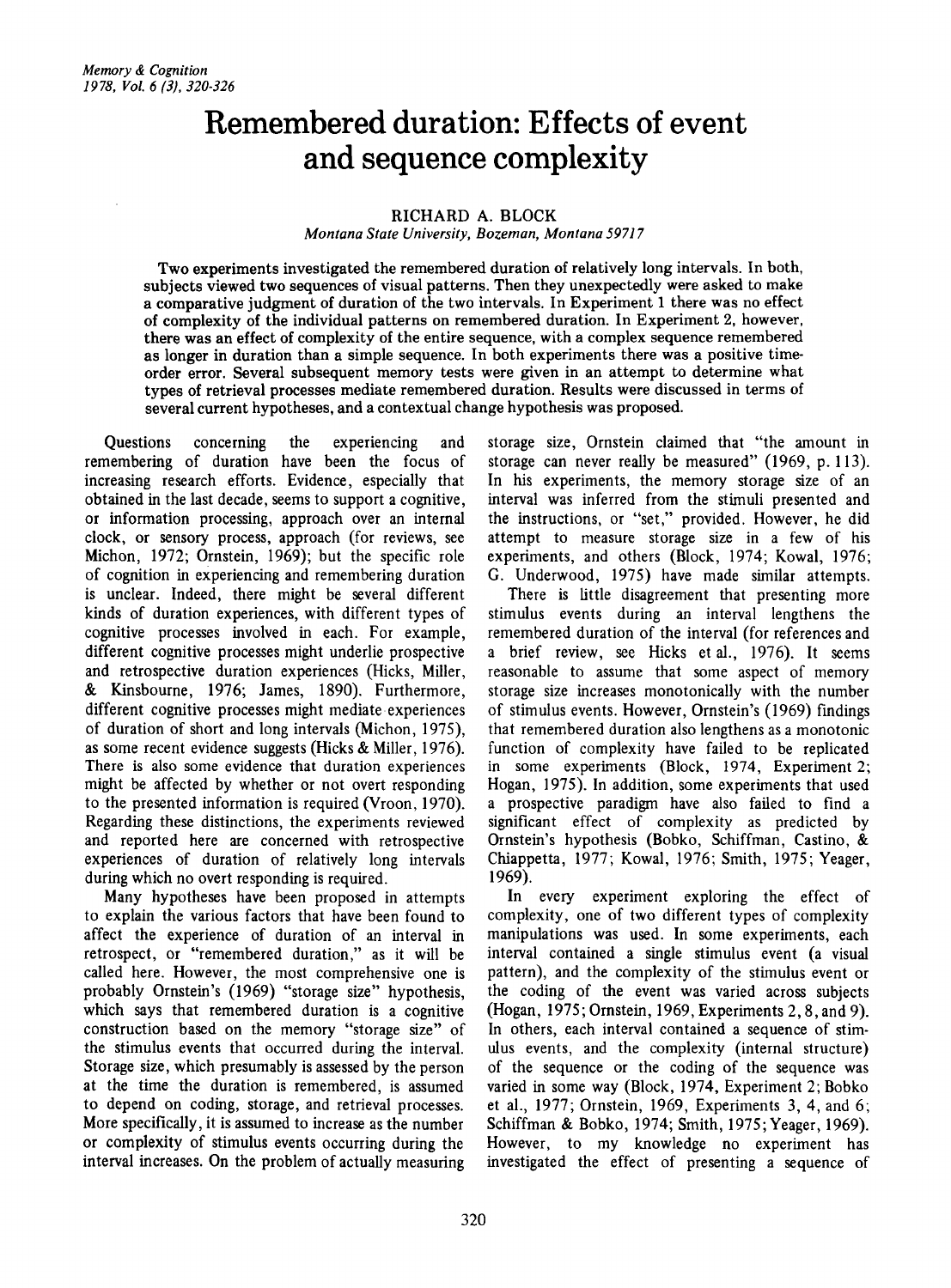stimulus events while varying only the complexity of individual stimulus events. Furthermore, no experiments have investigated possible effects of complexity of both individual events and sequences of events in a similar paradigm using the same type of stimulus events. The present experiments were designed, therefore, to determine whether the two ways of manipulating complexity have comparable effects on remembered duration. Experiment I manipulated the complexity of individual events in a sequence, while holding the complexity (internal structure) of the sequence constant. Experiment 2 manipulated the complexity (internal structure) of a sequence, while holding the complexity of individual events constant. Both used the same general procedure: Subjects were presented two intervals, each of which contained a sequence of visual patterns; then they unexpectedly were asked to give a comparative duration judgment of the two intervals.

Following the duration judgment, several types of memory judgments concerning the presented patterns were requested. The purpose of this testing was to determine whether or not cognitive processes used in certain memory retrieval situations also might be involved in mediating remembered duration. Using this general procedure, Block (1974) concluded that processes involved in both free recall and judgment of number of events probably do not mediate remembered duration, but that processes involved in recognition memory might be involved. In both of the present experiments, subjects were asked to estimate the number of events in the two intervals, and then they were given a recognition memory test that also asked for a judgment of which interval had contained each recognized pattern. The latter type of judgment frequently is called "list discrimination" in verbal learning studies, but will be called "interval discrimination" here. Interval discrimination performance presumably indicates how discriminably different in memory the two subsets of stimuli were at the time of the test.

## EXPERIMENT 1

Effects of the complexity of a stimulus event on remembered duration were found by Ornstein (1969, Experiment 2). The data seemed to indicate that remembered duration lengthens as a function of complexity, but only up to the person's "channel capacity," beyond which increases in complexity have no effect. In contrast, Hogan (1975) used similar materials and found that both the least and the most complex stimuli were remembered as longer in duration than the moderately complex stimuli. In order not to exceed a person's "channel capacity," the present Experiment I used stimulus events and an overall presentation rate that seemed to allow for adequate processing of the information. In addition, stimuli



Figure 1. Simple and complex patterns in the order presented during the two intervals in Experiment 1. All patterns appeared on a middle-gray background, with no black border surrounding the rectangular pattern.

were selected in such a way as to avoid a comparison of "overly simple" with "overly complex" stimuli, in Hogan's terms.

## Method

Materials. The stimulus materials were 35-mm slides, each containing 1 pattern of the 35 originally used by Alexander and his colleagues (Alexander & Carey, 1968; Alexander & Huggins, 1964). Each pattern consisted of three black and four white squares in a horizontal linear arrangement on a gray background, with no separation between adjacent squares of the same color. Figure 1 shows the two subsets of patterns in the order in which each pattern occurred during each interval. One subset of patterns (hereafter called "simple patterns") consisted of the nine most simple patterns on a composite of the "subjective" and "memorization" scales used by Alexander and Carey.' The other subset (hereafter called "complex patterns") consisted of the nine least simple patterns on a composite of the same two scales. Additional slides of the entire set of 35 patterns were made for the recognition test series. A tape recording containing inaudible signals was used to activate the slide-change mechanism of a carousel projector, which was used to project the slides on a screen. The two intervals were identical in duration, delimited by signals spaced 54 sec apart. The mean exposure duration of individual slides was 6.0 sec (including a blank slide-change interval of .8 sec), but was varied randomly between 4.0 and 8.0 sec across slides. A mimeographed sheet was used for the comparative judgment of duration of the two intervals. Instructions were typed at the top. Two lines appeared below, a 50-mm line representing the standard interval above a 100-mm line used to judge the duration of the comparison interval. The lines were labeled "First Series of Slides" and "Second Series of Slides," with labels and instructions reversed on half of the sheets. A mimeographed sheet also was used for the recognition test. Following the ordinal number of the test slide were the words "No" and "Yes" and a blank line for the interval-discrimination judgment.

SUbjects. A total of 60 undergraduate students, both male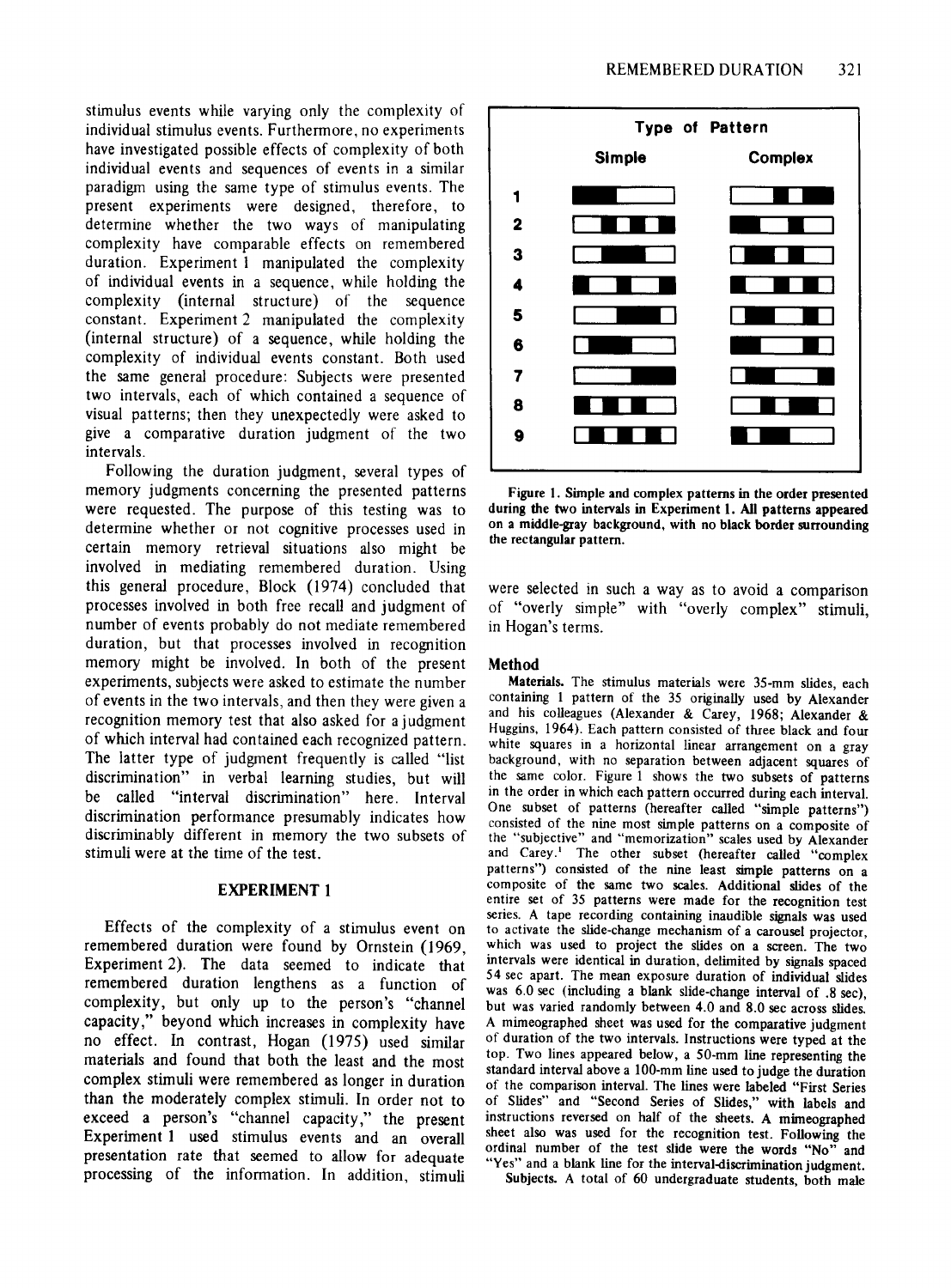and female, participated in the experiment. The data of an additional four participants were discarded because of their failure to follow instructions. All were volunteers obtained from introductory psychology classes, and all received credit for participating.

Procedure. Four to six subjects participated in each session of the experiment. In half of the sessions, all subjects viewed the simple patterns during the first interval (Group SC), while in the other sessions, all subjects viewed the complex patterns first (Group CS). Assignment to the two groups was counterbalanced across sessions. At the start of each session, subjects were told simply that a series of slides would be shown and that they should pay attention to the patterns on the slides so that they would be able to answer some subsequent questions. The first series was presented in a random order. Then subjects were told that a second series of slides would be shown and that the instructions were the same. The second series of slides was shown, also in a random order. It began about 20 sec after the end of the first series. Following the second series, test booklets were distributed. About  $\tilde{2}$  min were allowed for reading the duration-judgment instructions and making the judgment, which was done by delimiting a line length on the bottom line that corresponded to the apparent length of the comparison interval relative to the standard interval. Half of the subjects judged the first interval relative to the second, while the other half judged the second relative to the first. An equal number of subjects exposed to each presentation order (Groups SC and CS) received each version of the duration-judgment form. Then subjects were asked to estimate the number of patterns that had been presented in each series, and about 1.5 min was allowed for this task. Instructions for the combined recognition and intervaldiscrimination test said that a series of test patterns would be shown, some of which had been presented earlier and some of which had not. Standard recognition instructions were given, but subjects also were asked to indicate the interval in which each recognized pattern had occurred. About 4 min after the end of the second interval, the recognition test slides were presented in a random order at a 15-sec rate.

# Results and Discussion

Unless of particular interest, only effects significant beyond the .05 level are described.

Duration judgment. Each duration judgment was measured as the ratio of the apparent duration of the interval containing the complex patterns to that containing the simple patterns (hereafter, the "complex/simple ratio"). Data from subjects judging the first interval were combined with data from those judging the second interval, since there were no significant effects of this variable. Across all subjects, the mean complex/simple ratio was 1.04. This mean ratio was not significantly different from 1.00  $[t(59) = .92]$ ,  $SE_{\overline{x}} = .039$ ,  $p > .05$ , and the 95% confidence interval was between .96 and 1.12. Thus, the experiment had sufficient power to detect an effect of complexity of the magnitude usually reported to be significant, but no effect of stimulus complexity was found. However, the mean complex/simple ratio was greater for Group CS (1.22) than for Group SC  $(.86)$  [F(1,56) = 27.3, MSe = .067,  $p < .001$ . This type of effect is usually called a "positive time-order error" (Woodrow, 1951). A possible explanation for it will be suggested in the General Discussion.

Judgments of number of patterns. The only significant effect on judgments of number of patterns was a Group by Type of Pattern interaction  $[F(1,58) = 38.3,$ MSe = 4.51,  $p < .001$ . Simply stated, the first interval was judged to contain more patterns than the second (means of 13.1 and 10.6, respectively). This effect is similar to the positive time-order error in the duration judgment, and similar processes may have been involved in both types of judgments in this experiment.

Recognition memory. Recognition memory was assessed by using a standard correction for guessing, which is simply the probability of a hit minus the probability of a false alarm.<sup>2</sup> There was no significant effect of type of pattern on recognition memory  $[F(1,58) = 3.22, \text{ MSe} = .036, \text{ p} > .05].$  Others (e.g., Clark, 1965) also have found no effect of stimulus complexity on recognition performance. However, performance was significantly greater than zero, or "chance," for the simple patterns, but not for the complex ones (means of .085 and .023, respectively). As on judgments of number of patterns, there was a Group by Type of Pattern interaction  $[F(1,58) = 8.04,$  $MSe = .036$ ,  $p < .01$ , with better recognition of patterns presented during the first interval than during the second (means of .103 and .005, respectively). It is possible that processes similar to those involved in recognition memory may have produced the positive time-order error on the duration judgment.

Interval discrimination. Interval discrimination performance was measured for each subject by counting the number of presented patterns (of each type) that both were recognized and were judged to have occurred in the correct interval and dividing by the total number of presented patterns (of each type) that simply were recognized. There was an effect of type of pattern  $[F(1,58) = 13.8, \text{MSe} = .041, p < .001]$ , with a greater proportion of recognized simple patterns assigned to the correct interval than recognized complex patterns (means of .750 and .617, respectively). Both types of patterns were assigned to the correct interval with a probability significantly greater than .5, or "chance." In other words, subjects apparently did remember something about the difference between the two intervals in terms of the type of patterns presented during each. In addition, a significant Group by Type of Pattern interaction  $[F(1,58) = 5.24, MSe = .041,$  $p < .05$ ] indicated that the assignment of a pattern to the correct interval was more likely for those presented during the first interval than for those presented during the second (means of .723 and .643, respectively).

## EXPERIMENT 2

Two experiments done by Ornstein (1969, Experiments 3 and 4) indicated that remembered duration lengthens as sequence complexity increases.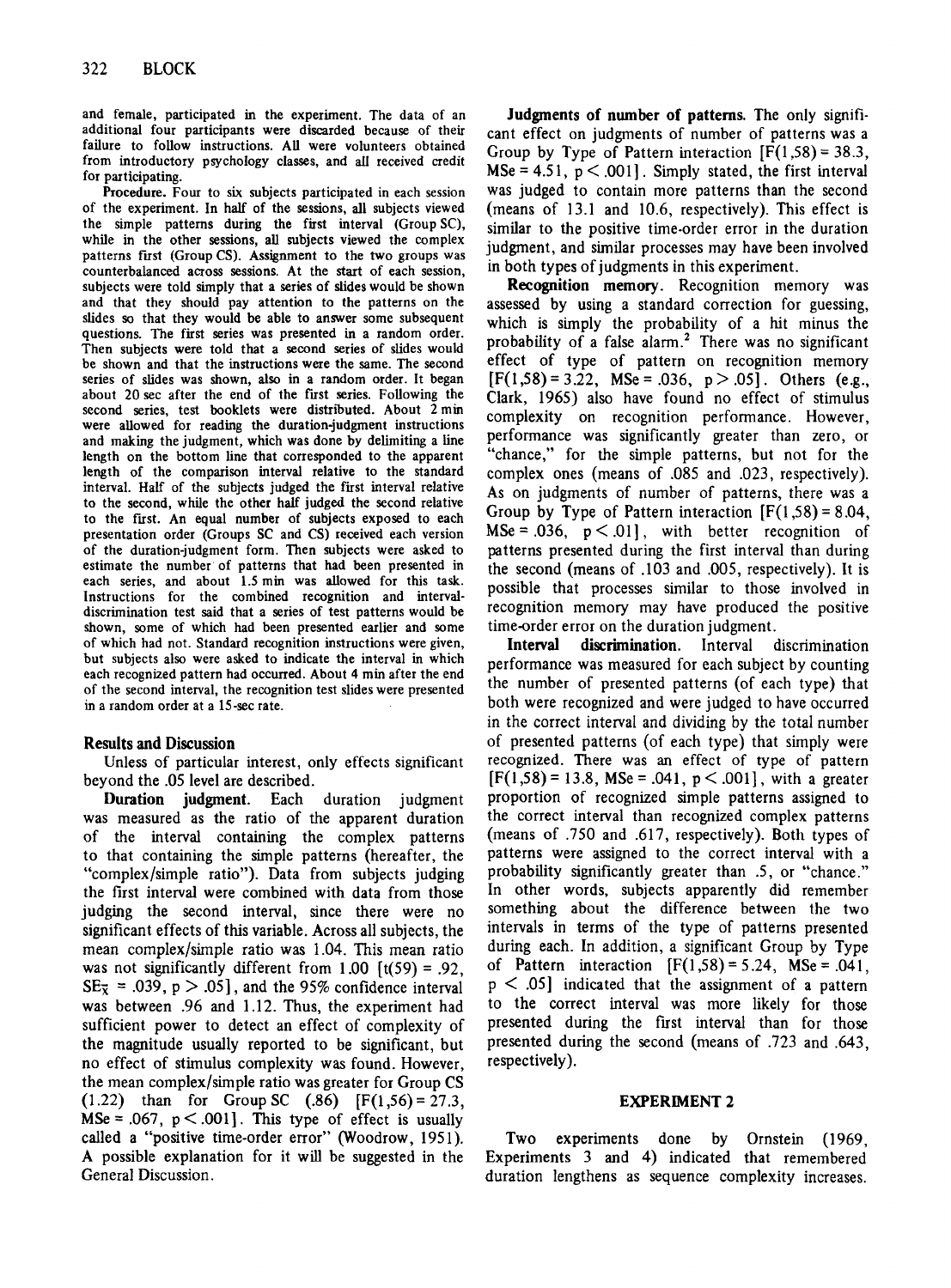Sequences contained several different stimuli, repetitions of which either were massed (simple sequence) or were randomized (complex sequence). The results can be explained by the rather simple notion of habituation. A more interesting experiment (Ornstein, 1969, Experiment 4) seemed to indicate that remembered duration lengthens as the complexity of coding of a presented sequence increases. Subjects who were assumed to be able to code a given sequence in a number of categories ("constructs") remembered its duration as longer than those who were assumed to use fewer categories. However, Block (1974, Experiment 2) found that an interval containing words already organized by category (simple sequence) was remembered as longer in duration than one containing the same words presented in a random order (complex sequence). This finding appears to contradict Ornstein's complexity notion, unless one makes the assumption that a simple sequence might be coded in a more complex way than a complex sequence. The present Experiment 2 was designed to investigate effects of sequence complexity in order to clarify the apparent contradictions of these studies.

#### Method

The same set of 35 slides was used in Experiment 2. However, patterns were selected for presentation during one of the two intervals in a different way. Figure 2 shows the two subsets of patterns in the order in which each pattern occurred during each interval. One subset of patterns (hereafter called the "simple sequence") was selected and ordered in such a way that there was a regular, somewhat predictable sequencing from a given pattern to the subsequent one. The other subset (hereafter called the "complex sequence") was selected in such a way as to have the same mean simplicity rank (17.0 on a composite of the two scales used previously), but the patterns were randomly ordered. All other materials and other essential features of the procedure were the same as in Experiment 1. A total of 64 students, who volunteered as in Experiment 1, participated in the experiment. The data of an additional four participants were discarded because of their failure to follow instructions.

#### Results and Discussion

Table 1 shows the mean performance of subjects exposed to each presentation order (Groups SC and CS) on each dependent variable. Only effects significant beyond the .05 level are described.

Duration judgment. Each duration judgment was measured as the ratio of the apparent duration of the





interval containing the complex sequence to that containing the simple sequence. Data from subjects judging the first interval were combined with data from those judging the second interval, since there were no significant effects of this variable. Across all subjects, the mean complex/simple ratio was 1.14, a ratio significantly greater than  $1.00$  [t(63) = 3.55,  $SE\bar{x} = .038$ ,  $p < .001$ , with a 95% confidence interval between 1.06 and 1.21. In other words, the complex sequence was remembered as longer in duration than the simple sequence. More will be said about this important finding in the General Discussion. There was also an effect of presentation order on the complex/simple ratio  $[F(1,60) = 9.19, \text{MSe} = .082,$  $p < .001$ ], with a greater ratio for Group CS than Group SC. This finding replicates the positive timeorder error that was found in Experiment 1.

Judgments of number of patterns. There was an effect of type of sequence on judgments of number of patterns  $[F(1,62) = 6.45, MSe = 8.14, p < .05]$ . The mean judgment was greater for the interval containing the complex sequence than for that containing the simple sequence. However, the first interval was not

| Table 1<br>Mean Performance of Each Group (SC and CS) on Each Dependent Variable: Experiment 2 |                   |      |      |                                    |                      |                      |                                      |                      |                         |                                        |                      |                      |
|------------------------------------------------------------------------------------------------|-------------------|------|------|------------------------------------|----------------------|----------------------|--------------------------------------|----------------------|-------------------------|----------------------------------------|----------------------|----------------------|
| Type of Sequence                                                                               | Duration Judgment |      |      | Judgments of Number<br>of Patterns |                      |                      | Corrected Recognition<br>Performance |                      |                         | Interval Discrimination<br>Performance |                      |                      |
|                                                                                                | SC                | CS   | Mean | <b>SC</b>                          | CS                   | Mean                 | SC                                   | <b>CS</b>            | Mean                    | SC                                     | <b>CS</b>            | Mean                 |
| Complex<br>Simple<br>Mean                                                                      |                   |      |      | 12.0<br>11.1<br>11.5               | 12.8<br>10.7<br>11.8 | 12.4<br>10.9<br>11.7 | .171<br>.282<br>.227                 | .151<br>.112<br>.132 | . 16 1<br>. 197<br>.179 | .648<br>.770<br>.709                   | .591<br>.594<br>.592 | .619<br>.682<br>.650 |
| Complex/Simple Ratio                                                                           | 1.03              | 1.25 | 1.14 |                                    |                      |                      |                                      |                      |                         |                                        |                      |                      |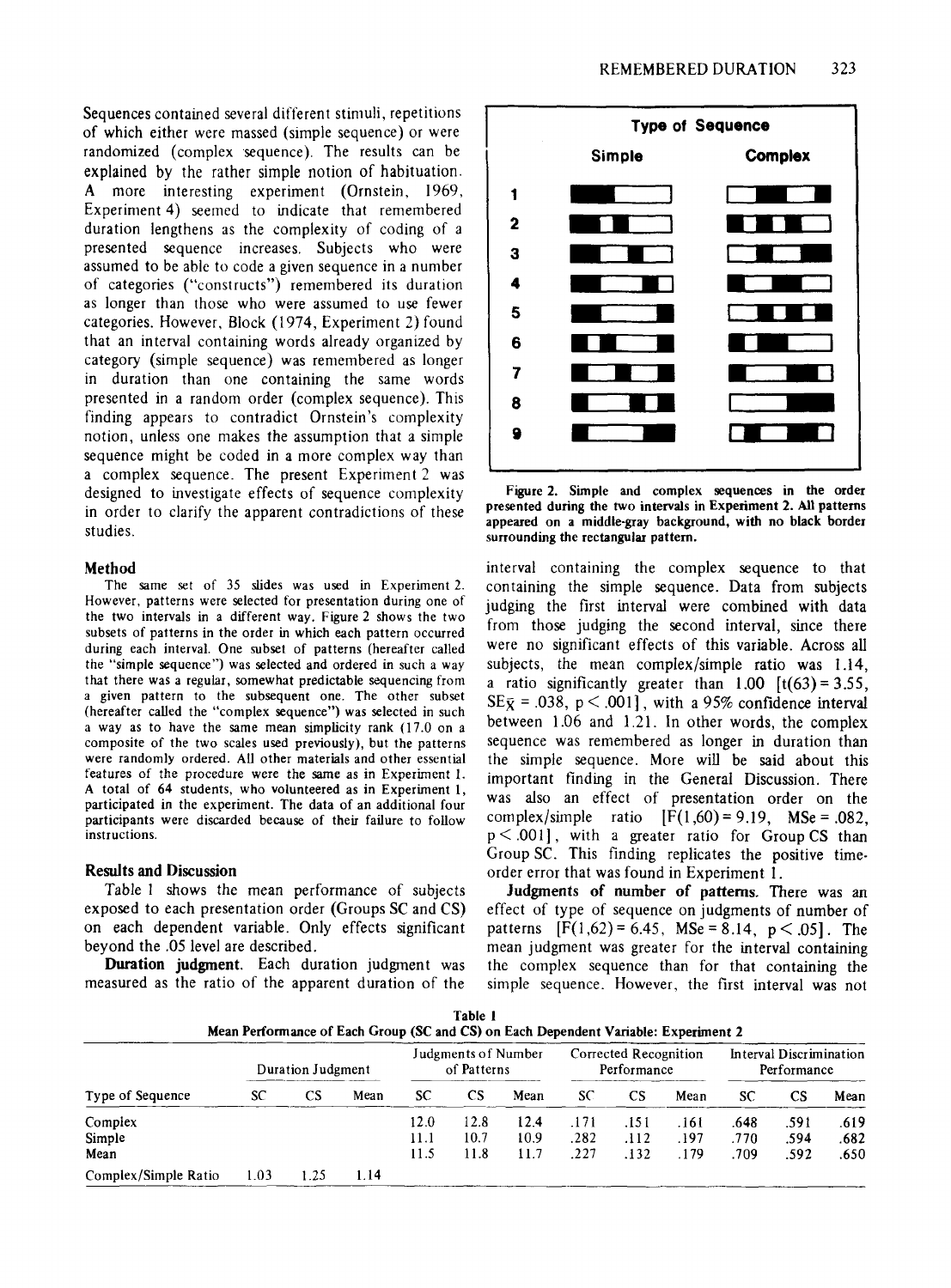judged to contain more patterns than the second interval (means of 12.0 and 11.4, respectively)  $(F \le 1)$ . Thus, the positive time-order error in the duration judgment was not reflected in judgments of number of patterns, so processes involved in remembering the number of events in an interval do not mediate remembered duration.

Recognition memory. Corrected recognition memory performance showed no significant effect of type of sequence. Mean performance was significantly greater than zero, or "chance," for patterns from both types of sequences. Thus, processes involved in recognition of individual events out of context do not underlie remembered duration. There was also a significant effect of presentation order  $[F(1,62) = 4.32, \text{MSe} = .056,$  $p < .05$ , with subjects in Group SC performing considerably better than those in Group CS. Table 1 shows that the major difference between subjects in Groups SC and CS was in recognition of patterns from the simple sequence. One possible explanation is that the initial viewing of a complex (random) sequence of events makes it difficult to perceive the simple (nonrandom) sequence as a regular, orderly progression of patterns.

Interval discrimination. There was no significant effect of type of sequence on interval discrimination performance, although patterns from both the simple and -complex sequences were assigned to the correct interval with a probability greater than .5, or "chance." However, there was a main effect of presentation order  $[F(1,62) = 4.38, \text{ MSe} = .099, \text{ p} < .05]$ , with subjects in Group SC performing better than those in Group CS. Table 1 shows that the overall pattern of interval discrimination performance was similar to that of recognition performance, with most of the same conclusions applying to both dependent variables.

# GENERAL DISCUSSION

The results of the two experiments reported here suggest that Ornstein's (1969) storage size hypothesis, especially its assumptions about effects of complexity, must be qualified, if not rejected in favor of some more parsimonious alternative. Experiment 1 found no effect on remembered duration of the complexity of individual stimulus events ftlling an interval. Along with another recent failure to find a predicted monotonic effect of stimulus complexity (Hogan, 1975), this result suggests that further experiments are needed in order to clarify the conditions under which an effect can be obtained. It is possible that the total variation in complexity afforded by the stimuli used in Experiment 1 was not sufficiently great to influence the duration judgment. However, the concept of complexity is not well defined, and it is virtually impossible at present to make comparisons across different kinds of stimuli. Future research might use different kinds of stimuli and at least several levels of complexity in an attempt to

determine whether or not the complexity of individual stimulus events does influence remembered duration in a predictable way. Like some previous studies (e.g., Clark, 1965), Experiment 1 found no effect of stimulus complexity on recognition memory. This suggests that data that show an effect of event complexity on remembered duration cannot be explained in terms of Ornstein's storage size hypothesis, which regards memory for individual stimulus events as important.

The finding of Experiment 2 that remembered duration lengthens as sequence complexity is increased seems to support some kind of storage size hypothesis. In addition, the finding suggests that any storage size hypothesis that proposes effects of complexity must emphasize the entire sequence of stored representations of events that occurred during the interval. It is possible that an effect of event complexity will occur only under conditions in which the complexity of an entire sequence of stored representations is affected by the complexity of an individual stimulus event, as in Hogan's (1975) and Ornstein's (1969, Experiment 2) experiments. The recognition memory data of Experiment 2 support the suggested emphasis on the entire sequence of stored representation of events, since individual stimulus events from the complex sequence were not recognized better than those from the simple sequence.

An important finding of both of the present experiments is the positive time-order error, an effect that also has been observed in a few other experiments on remembered duration that used a similar procedure (Harton, 1938; Hogan, 1975). Ornstein's storage size hypothesis can explain the occasional finding of a negative time-order error, in which the second of two intervals is remembered as longer, as caused by "items dropping out of storage" (1969, p. 107). However, there is no apparent way his storage size hypothesis can explain a positive time-order error.

Before proposing a hypothesis that can explain previous and present fmdings, including the positive time-order error, other possible explanations of the present results must be considered. For example, one hypothesis is that "a reduction in the efficiency in the way events are coded and stored" (Ornstein, 1969, p. 43) tends to lengthen remembered duration. A similar hypothesis is that remembered duration lengthens as a function of the degree of "selectivity of attention" demanded by the information processing task performed during the interval (G. Underwood, 1975; G. Underwood & Swain, 1973). Both hypotheses seem to be able to explain the effect of sequence complexity found in Experiment 2. G. Underwood's proposal also can explain the positive time-order error by assuming that more attention is paid to the first interval (cf. G. Underwood, 1976, p. Ill). However, neither hypothesis can explain the results of an experiment mentioned previously (Block, 1974,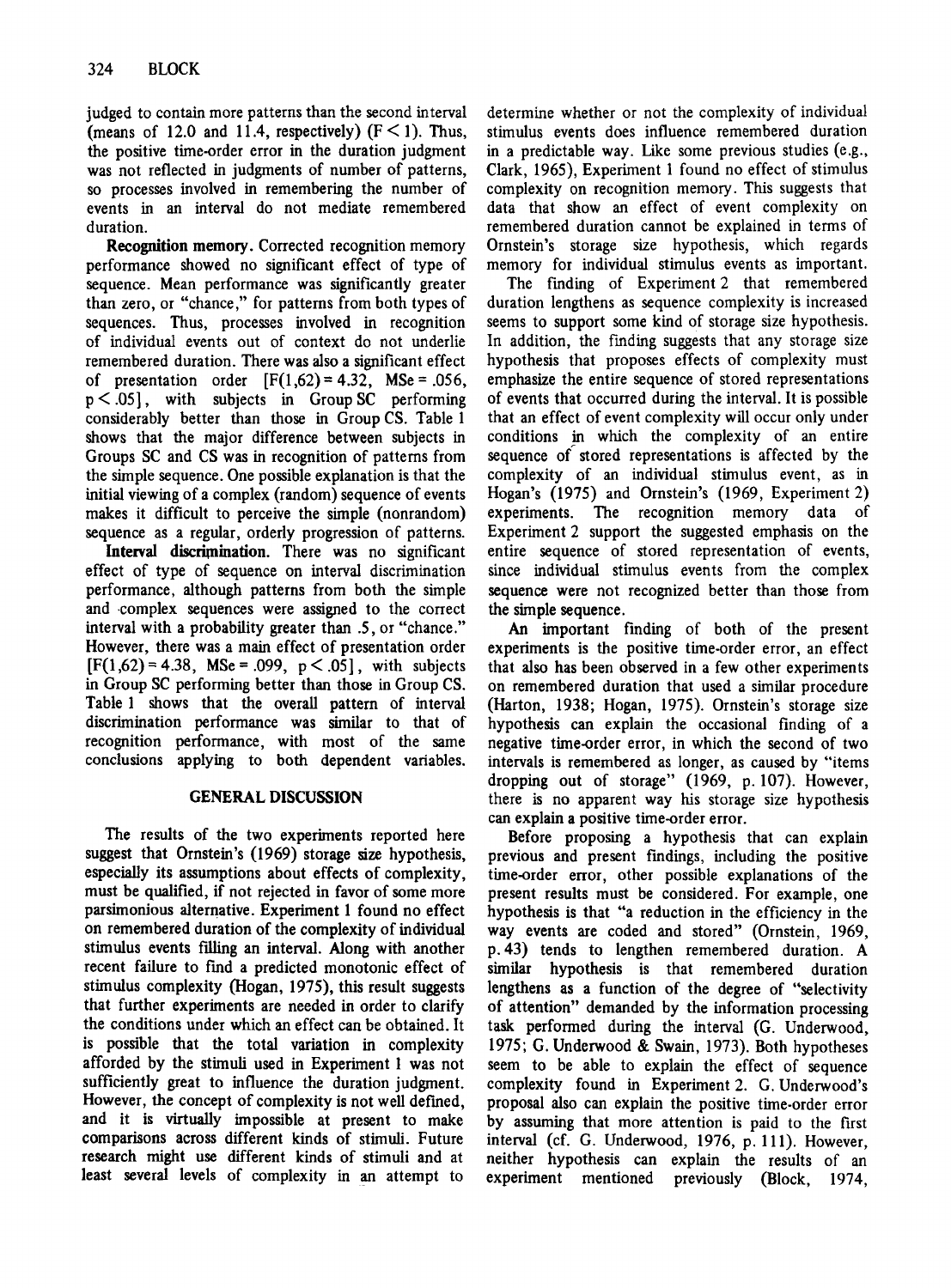Experiment 2), which indicate that a sequence of words blocked by category membership is remembered as longer in duration than one in which the same words are randomly ordered. An organized sequence of words is "easier to process" and demands less "selectivity of attention" than an unorganized sequence. In addition, neither hypothesis addresses the question of what retrieval processes are involved in remembering the duration of an interval. Another popular hypothesis (cf. Ornstein, 1969) proposes that remembered duration lengthens as the amount of information processed increases, but this hypothesis encounters similar difficulties.

What is needed is a hypothesis that emphasizes the entire sequence of stored representations of events occurring during the interval, but that also specifies the nature of the memory retrieval processes that mediate remembered duration. One possibility is suggested by Fraisse's (1963) conclusions that duration consists of "successive changes and nothing else" and "psychological duration is composed of psychological changes" (p.216). His hypothesis that remembered duration is based on the "number of changes observed" (Fraisse, 1963, p.219), which was the result of an extensive literature review at that time, might be considered and subjected to further experimentation. $3$ To elaborate on his proposal, as well as restate it in more modern terms, what might be important is the remembered amount of change in cognitive context during the interval (cf. Anderson & Bower, 1972, 1973; Hintzrnan, Block, & Summers, 1973). A contextual change hypothesis considers the storage size of both external and internal events, but emphasizes certain attributes of the entire sequence of stored representations, not memory for individual stimulus events. It also can explain a positive time-order error, since certain contextual elements might change very rapidly near the start of an experiment (Hintzman et al., 1973). The notion of "context" is somewhat vague at the present time (cf. B. J. Underwood, 1977). However, recent explorations of a world view called "contextualism" (Jenkins, 1974; Sarbin, 1977), which emphasizes change and the context of events, suggest that future experiments testing the contextual change hypothesis might be productive.

#### REFERENCES

- ALEXANDER, C.; & CAREY, S. Subsymmetries, *Perception* & *Psychophysics,* 1968, 4. 73-77.
- ALEXANDER, C., & HUGGINS, A. W. F. On changing the way people see. *Perceptual and Motor Skills,* 1964. 19, 235·253.
- ANDERSON, J. R., & BOWER, G. H. Recognition and retrieval processes in free recall. *Psychological Review,* 1972. 79.97·123.
- ANDERSON, J. R., & BOWER, G. H. *Human associative memory.* Washington. D.C: Winston, 1973.
- BLOCK. R. A. Memory and the experience of duration in retrospect. *Memory* & *Cognition,* 1974, 2. 153·160.
- BOBKO, D. J., SCHIFFMAN, H. R., CASTINO, R. J., & CHIAPPETTA, W. Contextual effects in duration experience. *American Journal of Psychology,* 1977.90,577·586.
- CLARK, H. 1. Recognition memory for random shapes as a function of complexity. association value, and delay. *Journal of Experimental Psychology,* 1965, 69. 590-595.
- FRAISSE, P. The psychology of time. New York: Harper & Row. 1%3.
- HARTON, 1. 1. The influence of the difficulty of activity on the estimation of time. *Journal of Experimental Psychology. 1938,* 23. 270-287,428-433.
- HICKS, R. E., & MILLER, G. W. Transfer of time judgments as a function of feedback. *American Journal of Psychology.* 1976. 89. 303-310.
- HICKS, R. E., MILLER, G. W., & KINSBOURNE, M. Prospective and retrospective judgments of time as a function of amount of information processed. *American Journal of"Psychology, 1976,* 89.719-730.
- HINTZMAN. D. L.. BLOCK, R. A.. & SUMMERS. J. J. Contextual associations and memory for serial position. *Journal of Experimental Psychology,* 1973, 97, 220-229.
- HOGAN, H. W. Time perception and stimulus preference as a function of stimulus complexity. *Journal of Personality and Social Psychology.* 1975. 31. 32-35.
- JAMES. W. *The principles of psychology* (Vol. 1). New York: Henry Holt, 1890.
- JENKINS, J. J. Remember that old theory of memory? Well, forget it' *American Psychologist,* 1974, 29.785-795.
- KOWAL. K. H. Apparent duration of long meaningful events and meaningless intervals. *Memory* & *Cognition,* 1976. 4, 215-220.
- MICHON, 1. A. Processing of temporal information and the cognitive theory of time experience. In J. T. Fraser. F. C. Haber. & G. H. MUller (Eds.), *The study of time.* Heidelberg: Springer-Verlag, 1972.
- MICHON. J. A. Time experience and memory processes. In J. T. Fraser & N. Lawrence (Eds.). *The study of time II.* New York: Springer-Verlag, 1975.
- ORNSTEIN. R. E. *On the experience of time.* Harmondsworth , England: Penguin, 1969.
- SARBIN, T. R. Contextualism: A world view for modern psychology. In A. W. Landfield (Ed.), *Nebraska symposium on motivation 1976* (Vol. 24). Lincoln: University of Nebraska Press. 1977.
- SCHIFFMAN. H. R., & BOBKO. D. J. Effects of stimulus complexity on the perception of brief temporal intervals. *Journal of" Experimental Psychology.* 1974, 103, 156-159.
- SMITH. M. J. Changes in judgment of duration with different patterns of auditory information for individuals confined to bed. *Nursing Research.* 1975. 24. 93-98.
- UNDERWOOD. B. J. *Temporal cades for memories: Issues and problems.* Hillsdale, N.J: Erlbaum, 1977.
- UNDERWOOD. G. Attention and the perception of duration during encoding and retrieval. *Perception.* 1975, 4. 291-296.
- UNDERWOOD. G. *Attention and memory.* Oxford, England: Pergamon, 1976.
- UNDERWOOD, G., & SWAIN, R. A. Selectivity of attention and the perception of duration. *Perception,* 1973. 2, 101-105.
- VROON. P. A. Effects of presented and processed information on duration experience. *Acta Psychologica,* 1970. 34. 115·121.
- WOODROW, H. Time perception. In S. S. Stevens (Ed.), *Handbook of experimental psychology.* New York: Wiley, 1951.
- YEAGER, J. Absolute time estimates as a function of complexity and interruption of melodies. *Psychonomic Science,* 1969. IS. 177-178.

#### NOTES

1. These two scales seemed more relevant to the present experiment than the others, All five scales, however, were highly correlated.